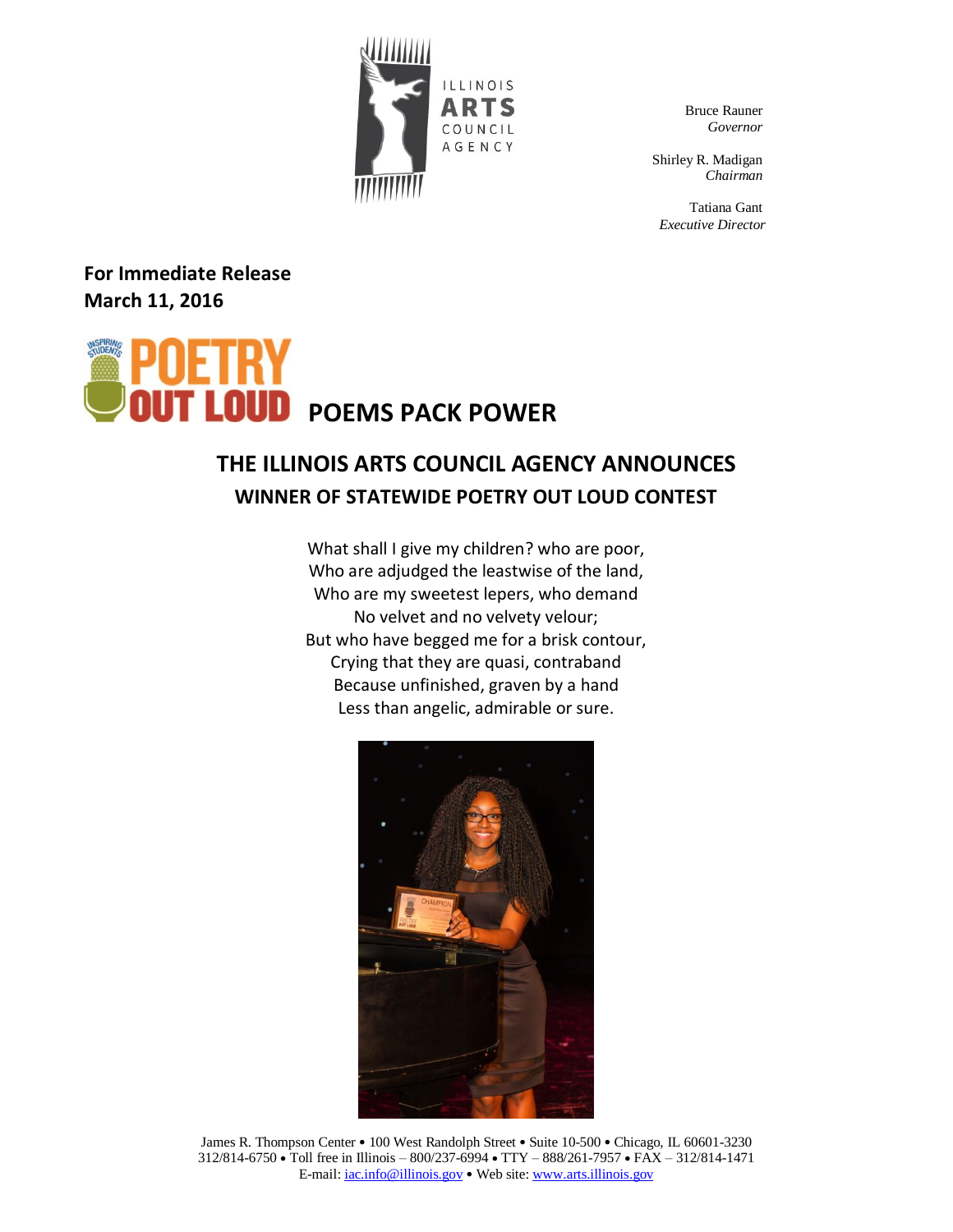These lines, from "The Children of the Poor" by Gwendolyn Brooks, were among those recited by **Mariah Brooks** from **Southeast High School** (Springfield), winner of the Illinois State Contest of the Poetry Out Loud: National Recitation Contest. The competition was held on Friday, March 11, 2016, at the Hoogland Center for the Arts in Springfield. Brooks will advance to the national competition in Washington, D.C., in early May.

To win the competition, Brooks also recited "Negative" by Kevin Young and "Let the Light Enter" by Frances Ellen Watkins Harper.

**Amber Price, Maine East High School** (Park Ridge), was named runner-up.



The Illinois State Contest featured recitations by two students from each of eight Poetry Out Loud regional contests in the state: Belleville, Carbondale, Champaign, Chicago-City, Chicago-Suburbs, Rockford, Rock Island, and Springfield.

Other students participating from around the state: Grace Anderson, University of Chicago Laboratory Schools (Chicago) Thérèse Beabout, Gibault Catholic High School (Waterloo) Madelyn Foster, Edwardsville High School (Edwardsville) Michaela Goodley, Annawan High School (Annawan) Joshua D. Harris, Champaign Central High School (Champaign) Morgan Harvey, Homewood-Flossmoor High School (Flossmoor)